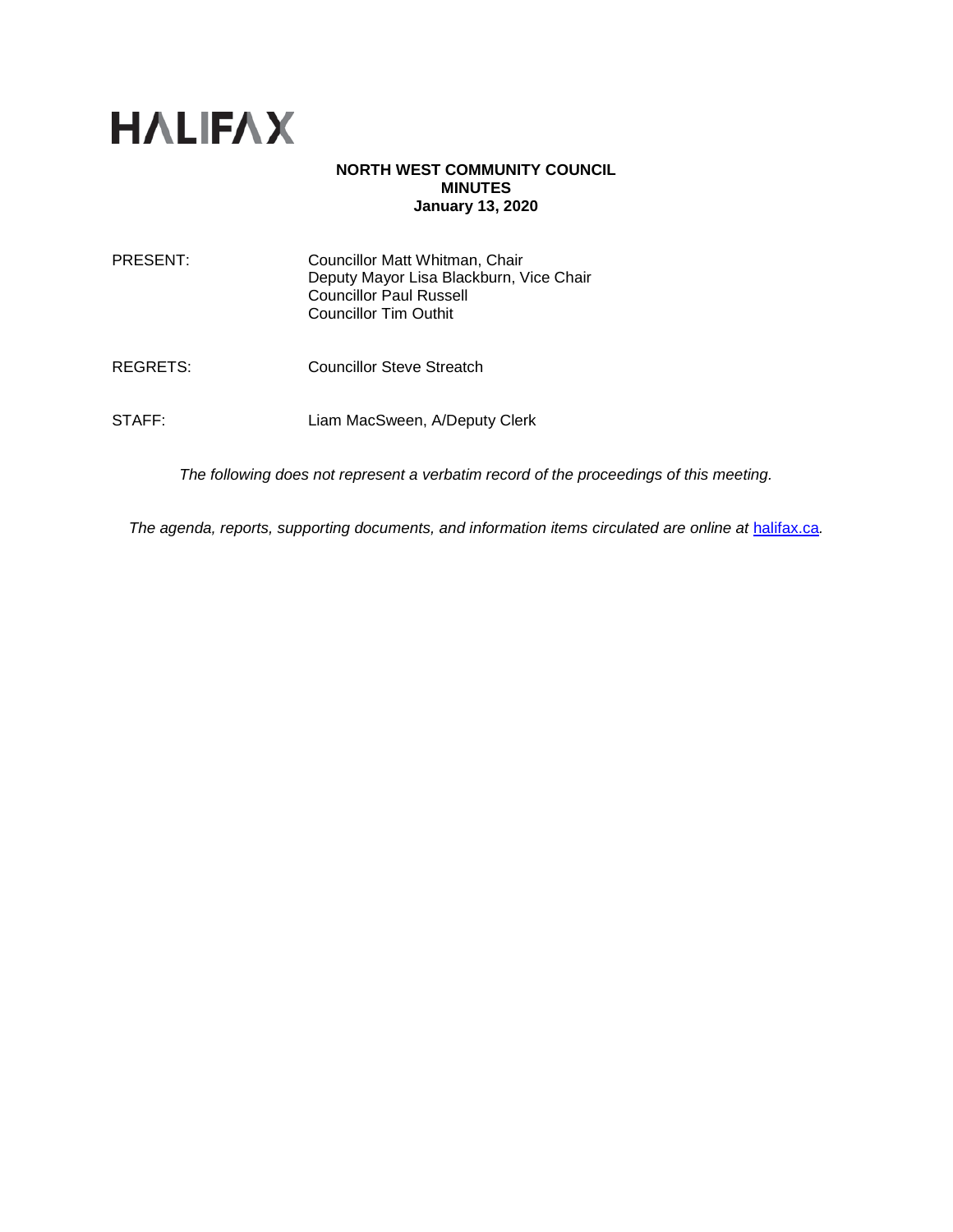*The meeting was called to order at 7:04 p.m. and adjourned at 8:12 p.m.*

# **1. CALL TO ORDER**

Councillor Whitman, Chair called the meeting to order at 7:04 p.m.at the Beaver Bank-Kinsac Community 1583 Beaver Bank Road, Beaver Bank.

## **2. APPROVAL OF MINUTES – December 9, 2019**

MOVED by Councillor Outhit, seconded by Councillor Russell

**THAT the minutes of December 9, 2019 be approved as circulated.**

## **MOTION PUT AND PASSED.**

## **3. APPROVAL OF THE ORDER OF BUSINESS AND APPROVAL OF ADDITIONS AND DELETIONS**

Additions: None

MOVED by Deputy Mayor Blackburn, seconded by Councillor Outhit,

## **THAT the agenda be approved as circulated.**

## **MOTION PUT AND PASSED.**

- **4. BUSINESS ARISING OUT OF THE MINUTES – NONE**
- **5. CALL FOR DECLARATION OF CONFLICT OF INTERESTS – NONE**
- **6. MOTIONS OF RECONSIDERATION – NONE**
- **7. MOTIONS OF RESCISSION – NONE**
- **8. CONSIDERATION OF DEFERRED BUSINESS – NONE**
- **9. NOTICES OF TABLED MATTERS – NONE**
- **10. HEARINGS – NONE**
- **11. CORRESPONDENCE, PETITIONS & DELEGATIONS**
- **11.1 Correspondence – NONE**
- **11.2 Petitions – NONE**
- **11.3 Presentation**

#### **11.3.1 Andrea Parker, Cobequid Community Health Board – Update on Health Plan Action Initiatives**

The following was before North West Community Council:

• A presentation from the Cobequid Community Health Board dated January 13, 2020

Andrea Parker, of the Cobequid Community Health Board, introduced members of the Cobequid Community Health Board who provided a presentation on the Community Health Board's Health Plan Action Initiatives.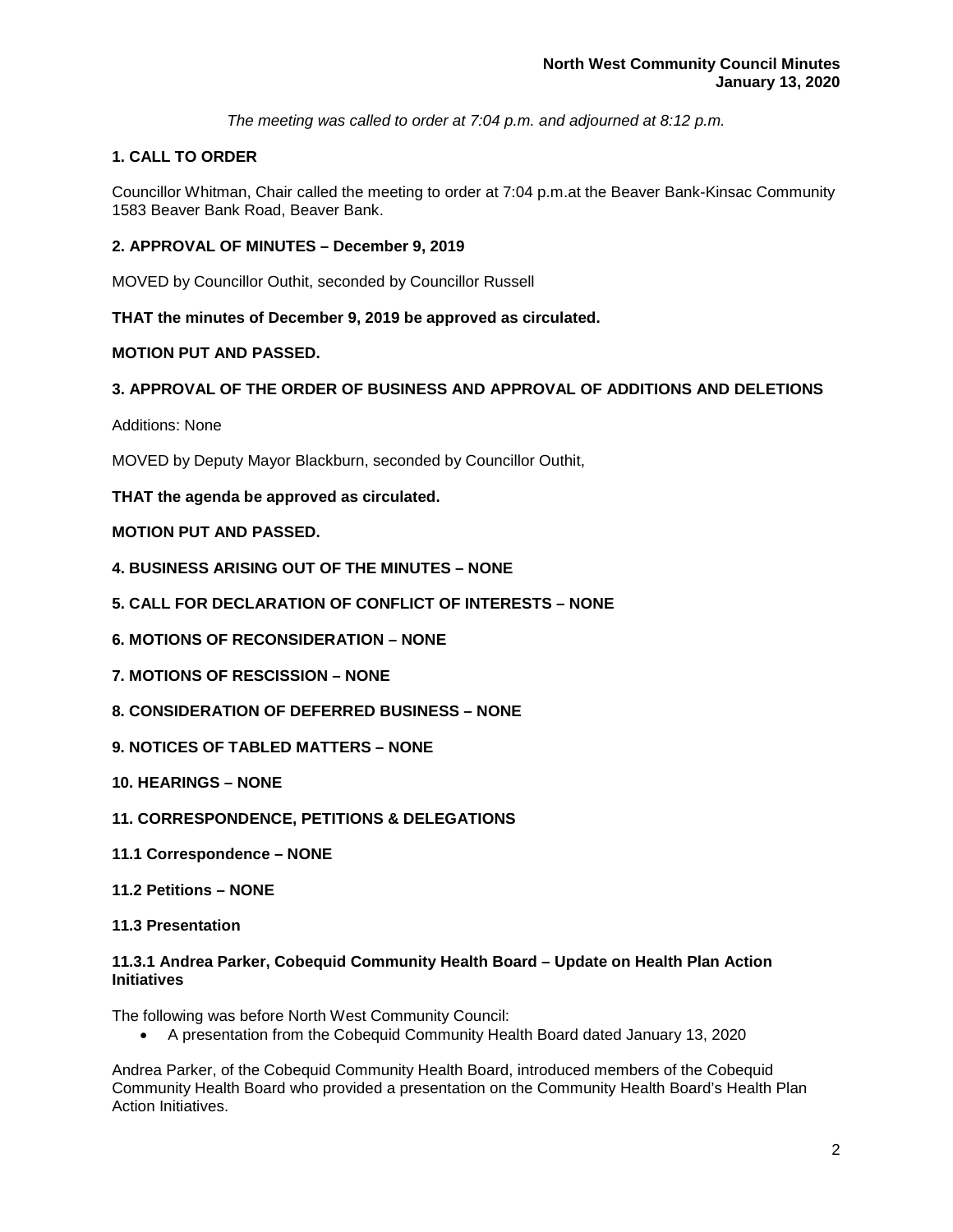Highlights of the presentation included:

- An overview of volunteer activities and outreach activities with community partners which includes a focus on Health promotion and the determinants of Health;
- Substance abuse and mental health outreach activities specific to communities within the Cobequid area;
- An overview of the Community Health Report Card;
- The ongoing work of the Board as it relates to public transportation issues within the Cobequid communities.

## **11.3.2 Lyle Mailman, Beaver Bank Community Watch – Transit Service North of Kinsac Road, Beaver Bank**

The following was before Community Council:

• A presentation from the Beaver Bank Community Watch dated January 13, 2020

Lyle Mailman, of the Beaver Bank Community Watch provided a presentation on Transit Service North of Kinsac Road in Beaver Bank. Highlights of the presentation included:

- An overview of current and past transit service North of the Beaver Bank Road including challenges faced by local residents and employers due to the recent transit service change;
- Localized traffic and pedestrian safety concerns caused by increased population growth, local truck traffic and recent changes to public transit routes;
- Access-a-bus service for residents in North Beaver Bank
- Potential Park and ride locations and solutions to improve crosswalk and side walk infrastructure in the Beaver Bank area.

North West Community Council discussed the potential for Regional Plan amendments in the near future to extend transit and water service to North Beaver Bank as well as ongoing discussion with HRM's traffic authority to address traffic concerns in the area.

## **12. INFORMATION ITEMS BROUGHT FORWARD – NONE**

## **13. REPORTS**

**13.1 STAFF**

#### **13.1.1 Case 21859: Land Use By-law amendment to rezone lands with PIDs 41063983 and 40607160, Lower Sackville**

The following was before Community Council:

• A staff recommendation report dated January 7, 2020

MOVED by Councillor Russell, seconded by Deputy Mayor Blackburn

**THAT North West Community Council give First Reading to consider approval of the proposed amendment to the Zoning Map of the Land Use By-law for Sackville Drive, as set out in Attachment A of the staff report dated January 7, 2020, to:**

**a. Rezone a portion of lands with PID 40607160 from the LS (Large Scale Commercial) Zone to the DC-3 (Downsview Complex 3) Zone;**

**b. Rezone a portion of lands with PID 41063983 from the DC-2 (Downsview Complex 2) Zone to the DC-3 (Downsview Complex 3) Zone; and** 

**c. Rezone a portion of lands with PID 41063983 from the DC-3 (Downsview Complex 3) Zone to the LS (Large Scale Commercial) Zone and schedule a public hearing.**

**MOTION PUT AND PASSED.**